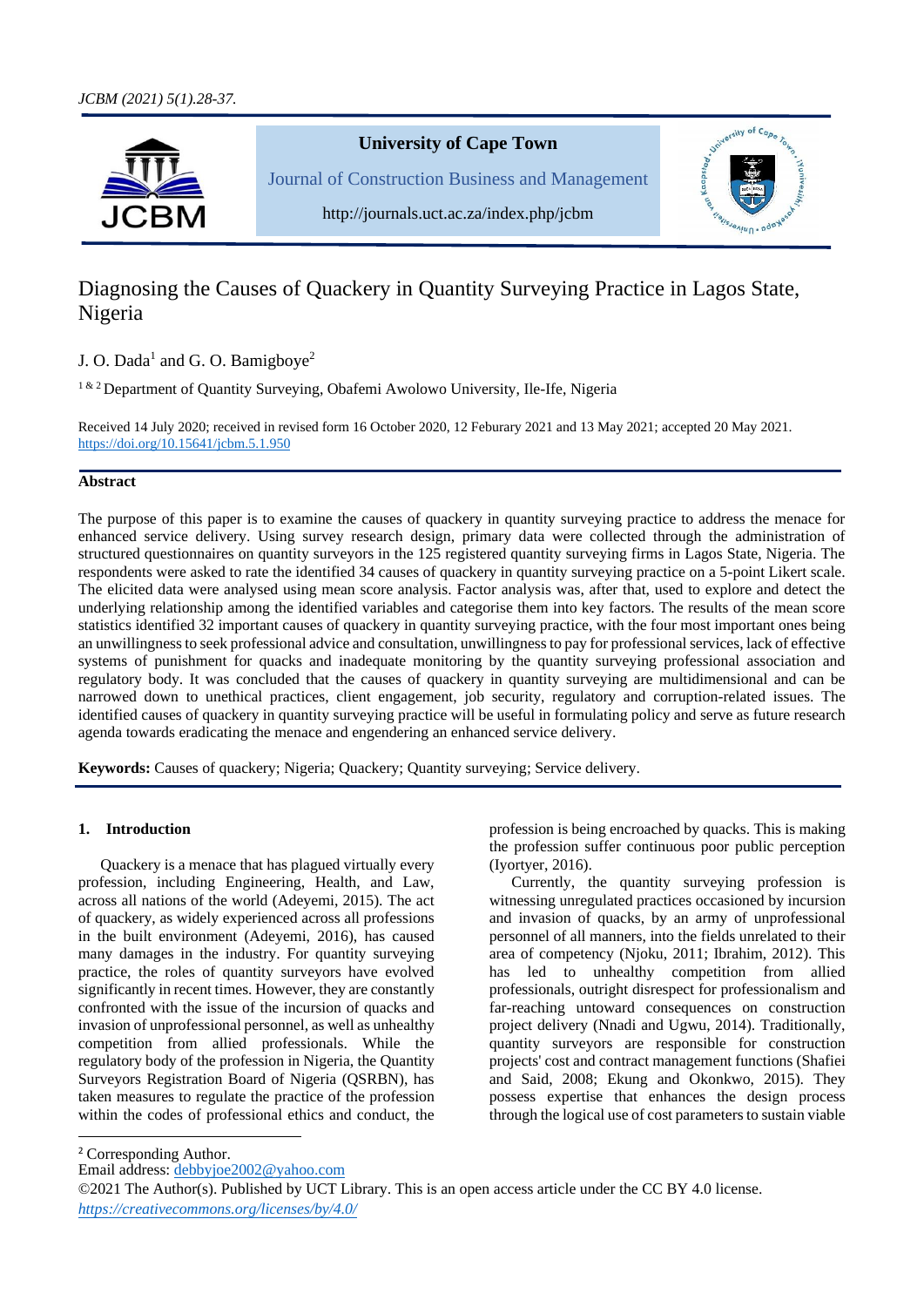links relating to price, utility and forms, which assist in attaining construction project objectives within the predetermined budget (Maarouf and Habib, 2011). Quantity surveyors add value, predominantly, to the financial and contractual management of projects. They contribute to overall project performance by deploying appropriate competencies (Nkado and Meyer, 2001; Dada and Jagboro, 2012). These competencies are aimed at accomplishing projects that meet clients' value expectations (Olanrewaju and Anahve, 2015). However, quackery has caused many damages to the practice of the profession, with attendant consequences on the patronage of quantity surveying services and construction project delivery at large. This paper, therefore, reports the results of an exploratory survey aimed at examining the causes of quackery in the profession and factorising them into key components.

#### **2. An Overview of Quackery in Built Environment Professions in Nigeria**

The term 'built environment' refers to the man-made surroundings that provide the setting for human activities (Olapade, 2016). It consists of professionals who involve in the design, construction and maintenance of the built environment. These built environment professionals include Architects, Engineers, Builders, Estate Surveyors and Valuers, Quantity Surveyors, Land Surveyors and Urban and Regional Planners (National Building Code, 2006; Owolabi and Olatunji, 2014; Olapade, 2016). Each of these professionals has a unique role to play in the successful development of a nation. However, quack practices cut across all professions in the built environment (Adeyemi, 2016). This corroborates Kuroshi's (2017) view and Chendo and Obi (2015) as they confirmed quack activities in the building profession and showed how their activities have contributed to substandard buildings resulting in building collapse in Nigeria. Kuroshi (2017) defined a quack in the building profession as a trained professional not registered and licensed by the Council of Registered Builders of Nigeria (CORBON) and is involved in building production management. Kuroshi condemned the way and manner construction processes were being managed and executed in the country because of the belief that all the professions should be involved in the building process. Tanko et al. (2013) affirmed that quacks had penetrated the engineering profession at all levels, from design to construction and maintenance phases of engineering structures and services. They explicated how these activities have led to human and financial losses due to the engineering failure of buildings by pointing out typical examples of the failure of buildings either during or after construction being experienced regularly. They also noted how the profession's integrity is being eroded gradually because of the activities of quacks.

Asor (2015) classified quacks into three groups. The first group are real professionals who engage in the act of quackery. Second are non-professionals who claim to be professionals and engage in the act of quackery. The last group are those who have no knowledge of a particular profession but learn the trade and practice the profession because of their intelligence. Olapade (2016) identified

six possible causes of the incursion of quacks into the real estate profession and considered "misinterpretation of roles by professionals in the built environment" as "major". Nemieboka (2010) argued that the activities of quacks in the real estate sector are responsible for the high sales and rental values of real estate. A study by Oladokun and Ojo (2011) looked into the incursion of nonprofessionals in property management practice in Nigeria, while Oloyede et al. (2011) discussed the issues confronting the estate surveying and valuation profession in Nigeria and gave four reasons why trespassers continue to flow into real estate business. The first reason was given as the inadequacy of registered estate surveyors and valuers to satisfy the local demand for their services. The second reason was poor service delivery, while the third was given as greed and high financial gain derivable from property management practice. Finally, the fourth reason was identified as a shortage of qualified personnel.

The activities of quacks have resulted in a lot of confusion and problems within the industry and society. Didigwu (2017) and Nwannekanma (2016) confirmed a high influx of other professionals into the town planning profession. They opined that most land surveyors engage in layout plans design even when the law categorically vests the power to prepare a layout plan on the registered town planner. It was further posited that some architects, draftsmen and numerous quacks interfere with the practice. Thus, quackery in the built environment professions is causing much damage to the construction industry.

## **3. Causes of Quackery in Quantity Surveying Practice**

Akomolade (2006) classified quacks, who often parade themselves as professional quantity surveyors, into two groups. The first category is the educated ones who studied other disciplines different from quantity surveying at a University or Polytechnic. This category takes advantage of lack of work or economic viability in their hitherto business areas to venture into other disciplines diametrically. If they had been successful in their professional callings, the need for encroaching on other fields would not have arisen. The second class are quantity surveying graduates without professional certification or licence. Finally, the worst quacks are persons from fields unrelated to the construction industry like Economists, Lawyers, Accountants, and quantity surveying practices for which they have no clue.

Studies have revealed the possible causes of quackery in the quantity surveying profession. Osubor (2017) submitted that in Nigeria, the quantity surveyor's relevance/value and services are not maximised, especially in civil and heavy engineering projects. This has resulted in leaving construction cost experts forced out of their professional role by others not competent in those areas. Osubor (2017) further posited that external threats from other professions usurping the duties of the quantity surveyor, lack of publicity of the quantity surveyor, and ignorance of global best practices are other factors that contribute to the situation. Olapade (2016) explained that unlike other professions such as Medicine, Pharmacy and Law, where graduates are subjected to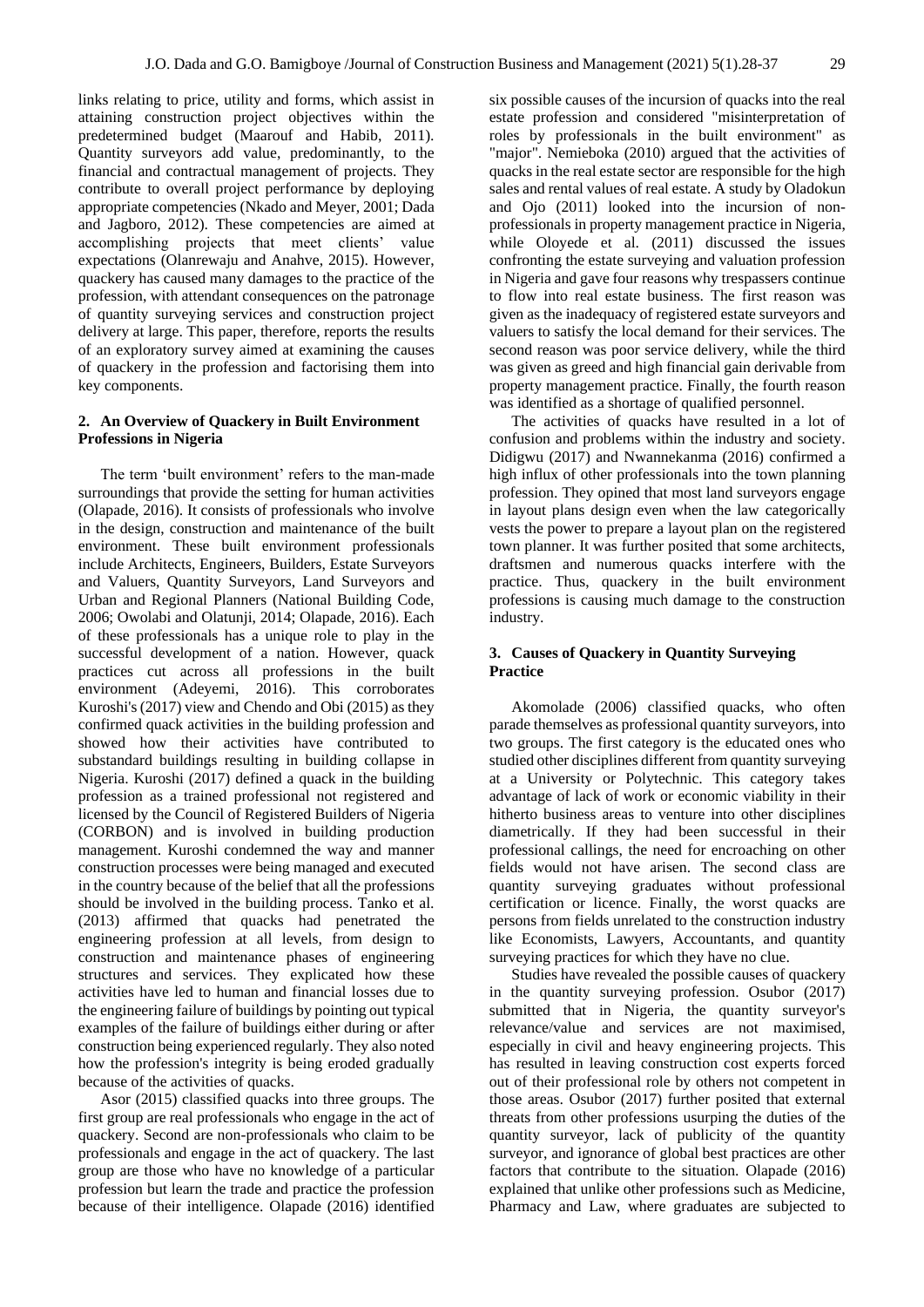further practical training before being licensed to practice, further training in the built environmental courses is acquired in active and non-active professional firms upon graduation. This has accounted for the lack of uniformity of practical training. Nnadi and Alintah-Abel (2016) added the issue of unwillingness to pay for professional services, especially by private building clients. Jimoh et al. (2016) opined the difficulty of clients in identifying the right professionals and the opinion that the same results will be obtained when non-professionals are given construction projects to handle as instrumental to the prevalence of quackery. Omeife and Windapo (2013); Dahiru, Salau and Usman (2014); and Babalola and Anifowose (2015) have also alluded to the naivety of clients, owing to restriction to professional service advertisement in compliance with the professional code of conduct, as contributing to the menace of quackery. Aniekwu, Anthony and Kehinde (2015) and Inuwa, Usman and Dantong (2014) identified corruption as a cause of quackery. Olanrewaju and Anifowose (2014) established that rivalry among the professionals in the industry causes professional quackery. Njoroge (2013) submitted that lack of an effective regulatory framework (i.e. poor implementation of existing policies and programmes or lack of harmonisation and coordination) causes quackery in a profession. Jimoh (2012) also supported the fact that the roles of a particular profession, when not well appreciated by the public, can cause quackery. Ede (2011) opined that when trained professionals operate illicitly (without a license) in the different fields of construction, quacks tend to infiltrate into the profession. From the review carried out, it is evident that quackery, in the quantity surveying practice, is prevalent and cannot be underestimated. There are many factors responsible for the actions that need to be critically examined to enhance the quantity surveying service delivery.

# **4. Research Method**

This research examined the causes of quackery in quantity surveying practice. The survey research method was adopted for the study. The method is based on statistical sampling through questionnaire, has been frequently used for data collection in exploratory research. It is appropriate for collecting data because of its advantage in yielding responses in standard format from many respondents and the benefit of collecting data from respondents from geographically dispersed locations.

A structured, self-administered questionnaire was used in eliciting the necessary data required for the research. The first part of the questionnaire elicited general information about the respondents, including respondents' designation, years of experience, academic and professional qualifications, and their organisations. The other part dealt with issues relating to the causes of quackery in quantity surveying. The respondents' answers ranged on a 5 - point Likert scale from least significant to most significant. The study was carried out in Lagos State, given the high concentration of respondents in the State. A copy of the questionnaire was administered to a quantity surveyor in each of the 125 registered quantity surveying firms practising in Lagos State (NIQS, 2018).

In all, a total of 57 filled (appropriate for analysis) copies of the questionnaire were returned. This represents 45.6% of the total number of copies of the questionnaire administered. Data obtained were analysed using both descriptive and inferential statistics.

#### **5. Data Analysis**

Thirty-four possible causes of quackery in quantity surveying practice were used for the study. These were synthesised from the reviewed literature. Most of the variables were identified from Olapade (2016); Osubor (2017); Nnadi and Alintah-Abel (2016); Jimoh et al. (2016); Anthony and Kehinde (2015); Inuwa et al. (2014); Omoife and Windapo (2013) and Olanrewaju and Anifowose (2014). The variable constructs were set out for the respondents to rate their significance levels. The Statistical Package for Social Sciences (SPSS) was used to rank the variables based on the mean values of the responses. In order to gain insights into the variables, factor analysis was employed to analyse the structure of interrelationships among the variables by defining a set of common underlying factors. Given the plethora of variables involved, several significant variables will measure the same criteria. The fundamental concept underlying factor analysis is the ability to statistically manipulate the empirical relationship among several variables to help reveal conjectural constructs of relationships (Neuman and Kreuger, 2003). This view is usually adopted to reduce several variables to a smaller set of underlying factors that summarise the essential information contained in the variables (Pallant, 2010; Coakes and Steed, 2001). The sample size determines the reliability of factor analysis as correlation coefficients change from one set to another. The suitability of the data collected was assessed through Kaiser-Meyer-Olkin (KMO – test) to measure sampling adequacy and Bartlett's Test of Sphericity.

### **6. Results and Discussion**

#### *6.1 Respondents' information*

The demographic features of the questionnaire administered to the respondents include the present position in their firm, years of experience in the industry, academic and professional qualification. This was to ascertain the suitability and reliability of their responses. As presented in Table 1.

| Table 1: Background Information of the Respondents |                  |               |  |  |  |  |  |
|----------------------------------------------------|------------------|---------------|--|--|--|--|--|
| <b>Parameters</b>                                  | <b>Frequency</b> | $\frac{6}{9}$ |  |  |  |  |  |
| <b>Present position in the firm</b>                |                  |               |  |  |  |  |  |
| Principal Partner                                  | 9                | 15.8          |  |  |  |  |  |
| Associate OS                                       | 15               | 26.3          |  |  |  |  |  |
| Senior QS                                          | 28               | 49.1          |  |  |  |  |  |
| <b>Assistant QS</b>                                | 5                | 8.8           |  |  |  |  |  |
| Years of experience in the construction industry   |                  |               |  |  |  |  |  |
| $6-10$ years                                       | 16               | 28.1          |  |  |  |  |  |
| $11-15$ years                                      | 14               | 24.6          |  |  |  |  |  |
| $16-20$ years                                      | 12               | 21.0          |  |  |  |  |  |
| Above 20 years                                     | 10               | 17.5          |  |  |  |  |  |
|                                                    |                  |               |  |  |  |  |  |

**Academic qualification of respondent**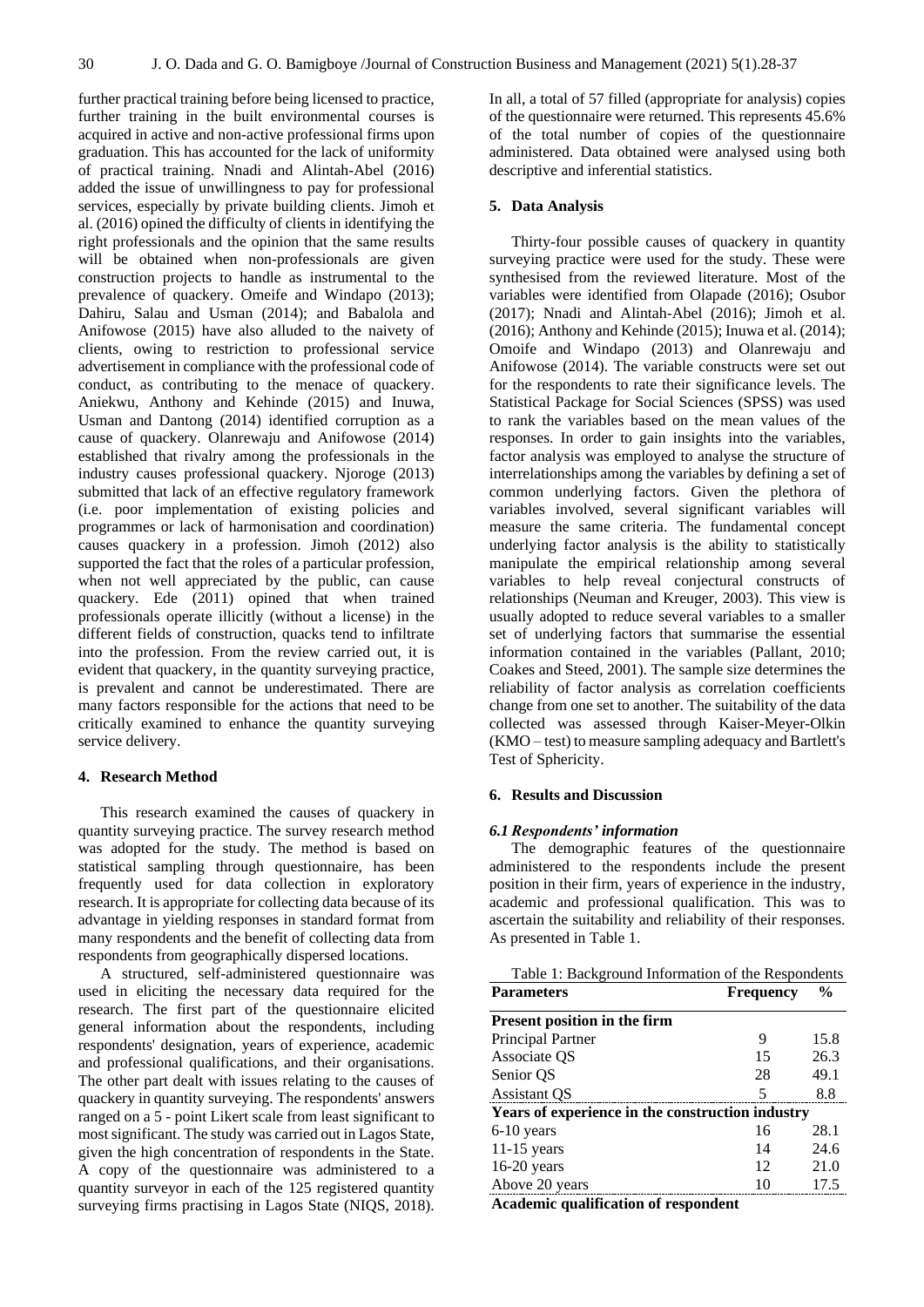| Higher National Diploma (HND)            | 11 | 19.3 |  |  |  |  |  |
|------------------------------------------|----|------|--|--|--|--|--|
| BSc./B.Tech                              | 30 | 52.6 |  |  |  |  |  |
| MSc./M.Tech                              | 13 | 22.8 |  |  |  |  |  |
| <b>PGD</b>                               | 3  | 5.3  |  |  |  |  |  |
| Higher National Diploma (HND)            |    |      |  |  |  |  |  |
|                                          | 11 | 19.3 |  |  |  |  |  |
| Professional qualification of respondent |    |      |  |  |  |  |  |
| <b>MNIQS</b>                             | 41 | 71.9 |  |  |  |  |  |
| FAQS                                     | 9  | 15.8 |  |  |  |  |  |
| <b>RICS</b>                              | 2  | 3.5  |  |  |  |  |  |
| Other                                    | 5  | 8.8  |  |  |  |  |  |
| <b>Total</b>                             | 57 | 100  |  |  |  |  |  |

the results indicate that most respondents were in the top echelon of their firms with over ten years of experience and requisite academic and professional qualifications. Furthermore, the results show that the respondents were both academically and professionally qualified, and therefore, the information given by them is reliable. Ho and Ng (2003) considered experience as an

important attribute for quantity surveyors. Also, the level of experience and years spent in quantity surveying practice provides a solid foundation for any survey (Smith, 2009).

## *6.2 Awareness of Environmental Waste Management Practices*

The results of the causes of quackery in quantity surveying practice are as presented in Table 2, show that the mean scores (MS) range from 2.82 to 4.33. Unwillingness to seek professional advice and consultation was the most important cause of quackery in the study area with  $MS = 4.33$  (SD = 1.11). Unwillingness to pay for professional services was ranked second most important cause of quackery with  $MS = 4.33$  (SD = 1.22). The third most important cause of quackery was lack of effective punishment systems for quacks with  $MS = 4.28$ and the fourth being inadequate monitoring by the quantity surveying professional association and regulatory body (NIQS and QSRBN) with  $MS = 3.98$ .

Table 2: Causes of Quackery in Quantity Surveying Practice

| <b>Causes of Quackery in quantity surveying</b>                                             | <b>MS</b> | <b>SD</b> | Rank                     |
|---------------------------------------------------------------------------------------------|-----------|-----------|--------------------------|
| Unwillingness to seek professional advice and consultation                                  | 4.33      | 1.11      | $\mathbf{1}$             |
| Unwillingness to pay for professional services                                              | 4.33      | 1.22      | $\overline{c}$           |
| Lack of effective systems of punishment for quacks                                          | 4.28      | 1.00      | 3                        |
| Inadequate monitoring by the QS professional association and regulatory body (NIQS & QSRBN) | 3.98      | 0.98      | $\overline{\mathcal{L}}$ |
| Politics in the award of contract/Godfatherism                                              | 3.97      | 0.93      | 5                        |
| Weaknesses of the legal and regulatory framework                                            | 3.90      | 0.78      | $\sqrt{6}$               |
| Societal corruption                                                                         | 3.81      | 0.97      | 7                        |
| Clients inability to identify professionals                                                 | 3.79      | 0.80      | $\,8\,$                  |
| Loss of priority by the professional association and regulatory body                        | 3.64      | 0.85      | 9                        |
| Excessive love for money/greed                                                              | 3.63      | 0.84      | 10                       |
| Unfair award of contract to quacks                                                          | 3.63      | 1.02      | 11                       |
| Underpayment of consultancy fees                                                            | 3.63      | 1.11      | 12                       |
| Lack of transparency in contract award procedures                                           | 3.61      | 1.07      | 13                       |
| Leaking of tender information to quacks                                                     | 3.60      | 1.03      | 14                       |
| Lack of fairness in the award of quantity surveying jobs                                    | 3.60      | 1.11      | 15                       |
| Weaknesses in investigative structures of the professional association and regulatory body  | 3.58      | 0.92      | 16                       |
| Lack of political will in regulating the quantity surveyors' activities                     | 3.58      | 0.99      | 17                       |
| Socio-economic challenges                                                                   | 3.53      | 0.97      | 18                       |
| Monopoly of practice                                                                        | 3.52      | 0.88      | 19                       |
| Collusion between quacks and procurement officials                                          | 3.52      | 1.00      | 20                       |
| Lack of discretion by the professional association and regulatory body                      | 3.50      | 0.95      | 21                       |
| Tailoring of a contract to favour quacks                                                    | 3.48      | 1.05      | 22                       |
| Professional indiscipline and unethical behaviour                                           | 3.44      | 0.99      | 23                       |
| Availability of national database of skilled quantity surveyors                             | 3.38      | 1.29      | 24                       |
| Hiding tender document information from professionals                                       | 3.38      | 1.35      | 25                       |
| Profit maximisation by professionals                                                        | 3.37      | 1.25      | 26                       |
| Lack of interdisciplinary collaboration to live up to professional expectations             | 3.36      | 1.08      | 27                       |
| Attitudes of procurement officials                                                          | 3.35      | 1.17      | 28                       |
| High cost of engaging professionals                                                         | 3.35      | 1.28      | 29                       |
| Job insecurity                                                                              | 3.34      | 0.96      | 30                       |
| Procurement officials demanding money from quacks                                           | 3.25      | 1.08      | 31                       |
| Lack of transparency by the professional regulatory body                                    | 3.08      | 1.03      | 32                       |
| Lack of uniformity in practical training                                                    | 2.99      | 1.20      | 33                       |
| Ageing population of highly skilled quantity surveyors                                      | 2.82      | 1.09      | 34                       |

The results of the survey are aligned with the findings of Nnadi and Alintah-Abel (2016), Jimoh et al. (2016); Inuwa, Usman and Dantong (2014); Njoroge (2013) and Omeife and Windapo (2013), who identified

unwillingness to pay for professional services, clients' inability to identify the right professionals, corruption, lack of effective regulatory framework and unwillingness to seek professional advice as causes of quackery. Quacks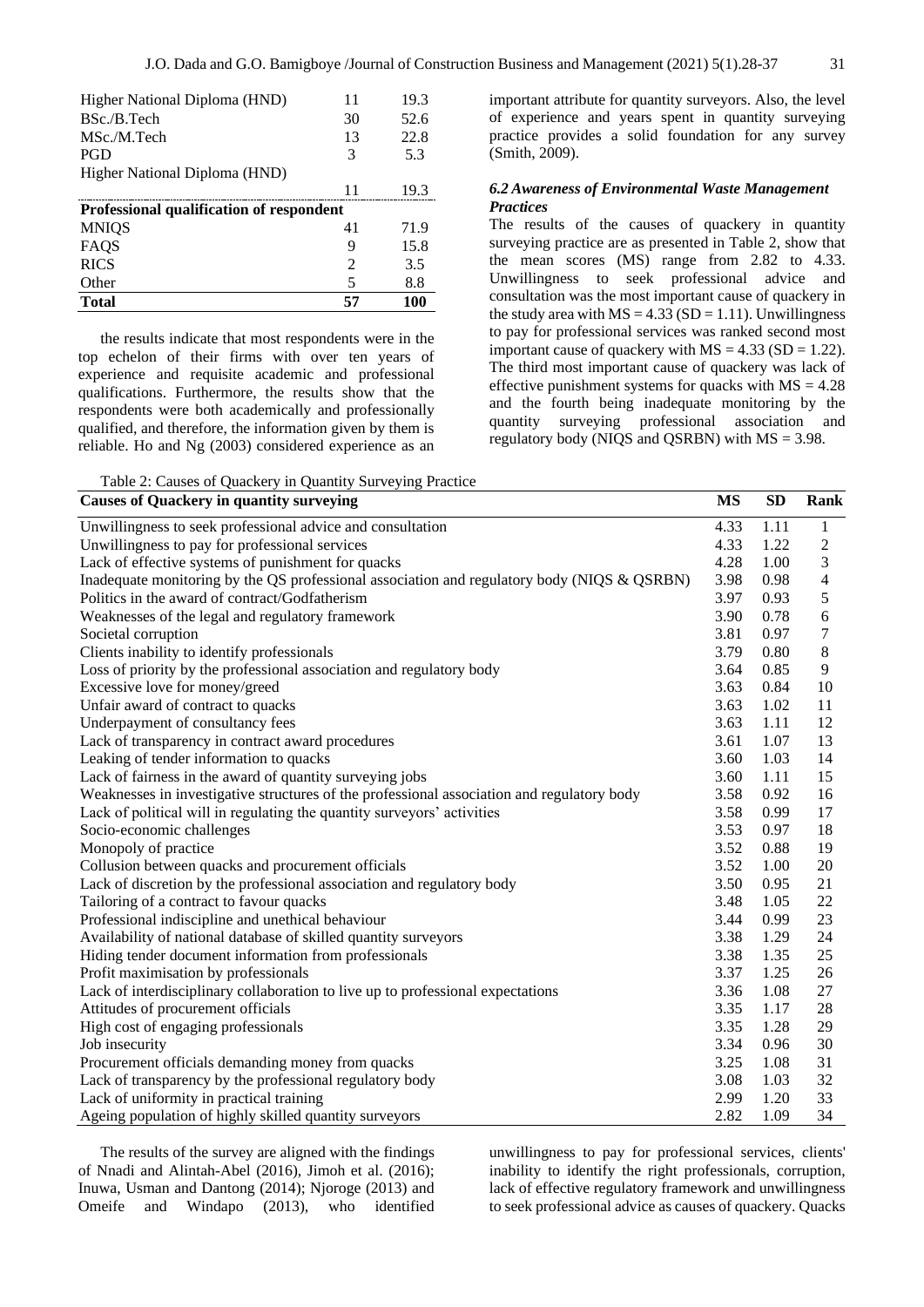believe in the value of the services they offer and reject both the contrary evidence provided by professional associations and regulatory bodies and the authority of these bodies to influence their behavior. Dada and Jagboro, (2012) opined that quantity surveyors need to continuously engage in lifelong learning to keep abreast with rapid advances in technology and knowledge that have profound impact on their current and evolving service offerings. In doing this, quantity surveyors will be able to deliver excellent services thereby increasing quantity surveying awareness, win clients' trust and limit their patronage for individuals who cannot give them professional services. On a general note, there exist more possibilities of recording higher rates of quackery in developing nations of the world due to issues ranging from poverty to weak government policies and enforcement of the same.

# *6.3 Factor Analysis of Causes of Quackery in Quantity Surveying Practice*

In exploring the underlying relationship among the identified variables, the factor analysis statistical technique was used to categorise them into key factors. Bartlett's measure tests the null hypothesis that the original correlation matrix is an identity matrix. For factor analysis to be adequate, Kaiser (1974) recommended a minimum value of 0.5 as acceptable. Furthermore,

Hutcheson and Sofroniou (1999) recommended values between 0.7 and 0.8 as good, values between 0.8 and 0.9 as excellent and values above 0.9 as superb. As shown in Table 3, the KMO is 0.719, which falls into the good category; hence, factor analysis is appropriate for the data set.

| Table 3: KMO and Bartlett's Test of Causes of |                    |          |  |  |  |  |  |
|-----------------------------------------------|--------------------|----------|--|--|--|--|--|
| Quackery in Quantity Surveying Practice       |                    |          |  |  |  |  |  |
| Kaiser-Meyer-Olkin Measure of Sampling 0.719  |                    |          |  |  |  |  |  |
| Adequacy                                      |                    |          |  |  |  |  |  |
|                                               | Approx. Chi-Square | 1537.577 |  |  |  |  |  |
| <b>Bartlett's Test</b>                        | Df                 | 496      |  |  |  |  |  |
| of Sphericity                                 | Sig.               | 0.000    |  |  |  |  |  |

Similarly, Bartlett's test of Sphericity is highly significant ( $p = 0.000$ ), suggesting that the responses were valid and suitable. Also, the communality, which describes the total amount of original variance shared with all other variables in the analysis and useful in determining the final variables extracted, was established. The average commonality of the variables after extraction was 0.62. This indicates the significance of the variables for further analysis (Kaizer, 1974; Braeken and van Assen, 2016).

Table 4: Reduced Component of Factors Causing Quackery in Quantity Surveying Practice

| <b>Communalities</b>                                                                       |                |                   |
|--------------------------------------------------------------------------------------------|----------------|-------------------|
| <b>Factor Component</b>                                                                    | <b>Initial</b> | <b>Extraction</b> |
| Loss of priority by the professional association and regulatory body                       | 1.000          | 0.606             |
| Lack of political will in regulating the quantity surveyors' activities                    | 1.000          | 0.725             |
| Lack of interdisciplinary collaboration to live up to professional expectations            | 1.000          | 0.641             |
| Excessive love for money/greed                                                             | 1.000          | 0.709             |
| Politics in the award of contract/Godfatherism                                             | 1.000          | 0.515             |
| Professional indiscipline and unethical behaviour                                          | 1.000          | 0.327             |
| Societal corruption                                                                        | 1.000          | 0.581             |
| Unwillingness to pay for professional services                                             | 1.000          | 0.653             |
| Unwillingness to seek professional advice and consultation                                 | 1.000          | 0.547             |
| Underpayment of consultancy fees                                                           | 1.000          | 0.724             |
| Job insecurity                                                                             | 1.000          | 0.614             |
| Lack of transparency by the professional association and regulatory body                   | 1.000          | 0.547             |
| High cost of engaging professionals                                                        | 1.000          | 0.450             |
| Profit maximisation by professionals                                                       | 1.000          | 0.610             |
| Inadequate monitoring by the QS professional association and regulatory body (NIQS, QSRBN) | 1.000          | 0.737             |
| Lack of transparency in contract award procedures                                          | 1.000          | 0.692             |
| Lack of discretion by the professional association and regulatory body                     | 1.000          | 0.507             |
| Weaknesses of legal and regulatory Framework                                               | 1.000          | 0.556             |
| Attitudes of procurement officials                                                         | 1.000          | 0.540             |
| Monopoly of practice                                                                       | 1.000          | 0.392             |
| Weaknesses in investigative structures of the professional association and regulatory body | 1.000          | 0.609             |
| Lack of fairness in the award of quantity surveying jobs                                   | 1.000          | 0.463             |
| Tailoring of a contract to favour quacks                                                   | 1.000          | 0.747             |
| Leaking of tender information to quacks                                                    | 1.000          | 0.770             |
| Collusion between quacks and procurement officials                                         | 1.000          | 0.840             |
| Hiding tender document information from professionals                                      | 1.000          | 0.830             |
| Procurement officials demanding money from quacks                                          | 1.000          | 0.686             |
| Unfair award of contract to quacks                                                         | 1.000          | 0.604             |
| Lack of effective systems of punishment of quacks                                          | 1.000          | 0.590             |
| Clients inability to identify professionals                                                | 1.000          | 0.634             |
| Lack of national database of skilled quantity surveyors                                    | 1.000          | 0.656             |
| Socio-economic challenge                                                                   | 1.000          | 0.681             |

*Extraction Method: Principal Component Analysis*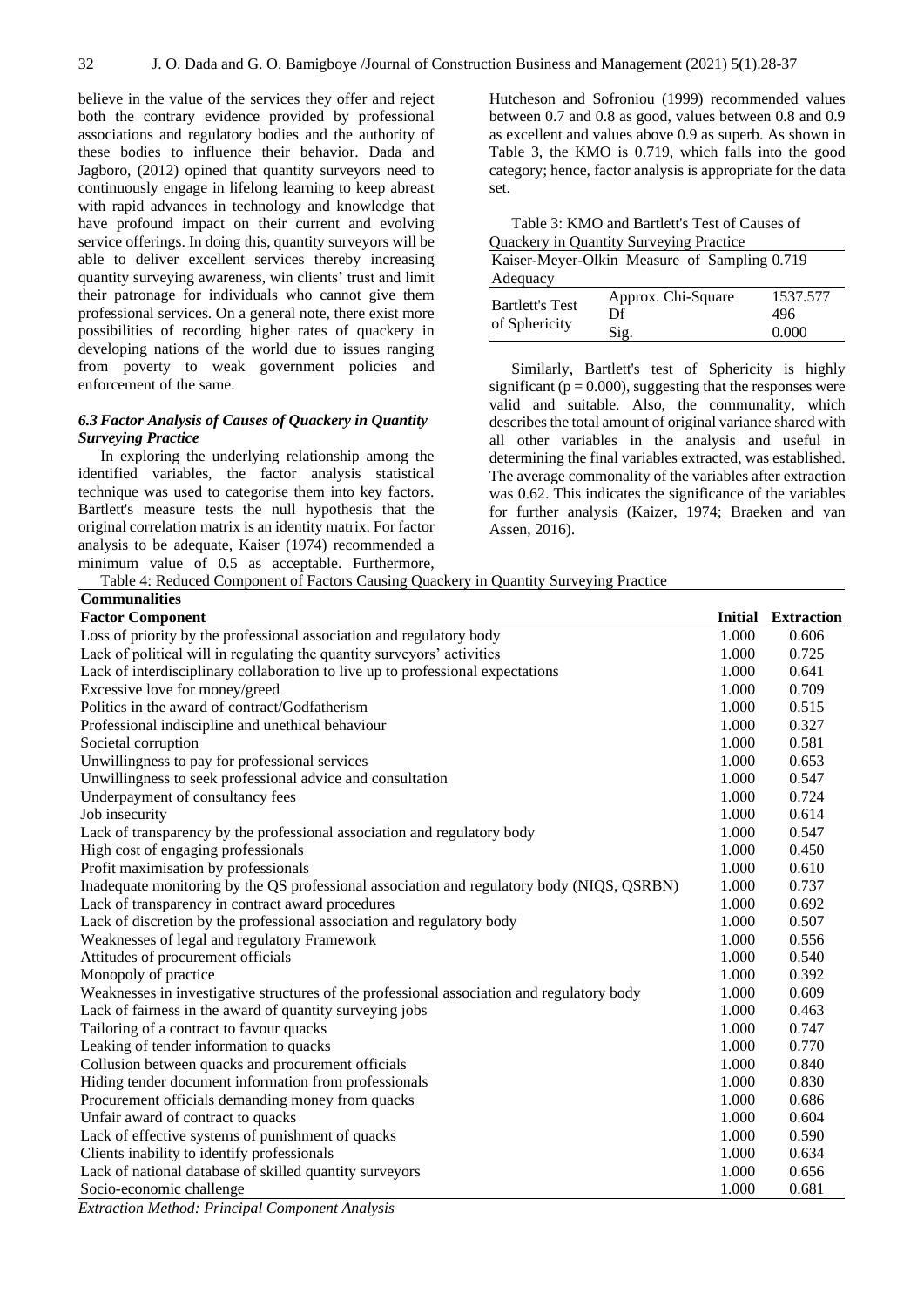Having established that data collected were suitable for conducting factor analysis, using varimax normalisation, the data were subjected to factor analysis, presented in Table 4. The results were subjected to further analysis to extract the eigenvalues of the factors that cause quackery in quantity surveying practice. The factors with eigenvalues greater than 1.0 were retained for this

purpose. Six out of the 32 variables met these criteria (Table 5). The six extracted factors cumulatively explained 61.817% of the variation in the data. This supports the proportional variance criterion of at least 50% variation of the extracted variables (Coakes and Steed, 2001; Pallant, 2010).

| Table 5: Total Variance Explained for Causes of Quackery in Quantity Surveying Practice |  |  |  |  |  |  |  |  |
|-----------------------------------------------------------------------------------------|--|--|--|--|--|--|--|--|
|-----------------------------------------------------------------------------------------|--|--|--|--|--|--|--|--|

| <b>Component</b> Initial Eigenvalues |              |                 |                   | <b>Extraction Sums of Squared</b> |                 |                   | <b>Rotation Sums of Squared</b> |                 |                   |
|--------------------------------------|--------------|-----------------|-------------------|-----------------------------------|-----------------|-------------------|---------------------------------|-----------------|-------------------|
|                                      |              |                 |                   |                                   | <b>Loadings</b> |                   |                                 | Loadings        |                   |
| NO                                   | <b>Total</b> | $%$ of          | <b>Cumulative</b> | <b>Total</b>                      | $%$ of          | <b>Cumulative</b> | <b>Total</b>                    | $%$ of          | <b>Cumulative</b> |
|                                      |              | <b>Variance</b> | $\frac{0}{0}$     |                                   | <b>Variance</b> | $\frac{0}{0}$     |                                 | <b>Variance</b> | $\frac{0}{0}$     |
| 1                                    | 8.672        | 27.099          | 27.099            | 8.672                             | 27.099          | 27.099            | 5.863                           | 18.320          | 18.320            |
| $\boldsymbol{2}$                     | 3.014        | 9.418           | 36.518            | 3.014                             | 9.418           | 36.518            | 3.719                           | 11.621          | 29.942            |
| 3                                    | 2.363        | 7.385           | 43.903            | 2.363                             | 7.385           | 43.903            | 3.043                           | 9.508           | 39.450            |
| $\overline{4}$                       | 2.158        | 6.742           | 50.645            | 2.158                             | 6.742           | 50.645            | 2.930                           | 9.155           | 48.604            |
| 5                                    | 1.947        | 6.084           | 56.730            | 1.947                             | 6.084           | 56.730            | 2.270                           | 7.093           | 55.697            |
| 6                                    | 1.628        | 5.088           | 61.817            | 1.628                             | 5.088           | 61.817            | 1.958                           | 6.120           | 61.817            |
| $\tau$                               | 1.421        | 4.441           | 66.258            |                                   |                 |                   |                                 |                 |                   |
| $\,8\,$                              | 1.269        | 3.965           | 70.224            |                                   |                 |                   |                                 |                 |                   |
| $\overline{9}$                       | 1.170        | 3.657           | 73.881            |                                   |                 |                   |                                 |                 |                   |
| 10                                   | 1.070        | 3.345           | 77.225            |                                   |                 |                   |                                 |                 |                   |
| 11                                   | 0.917        | 2.865           | 80.091            |                                   |                 |                   |                                 |                 |                   |
| 12                                   | 0.728        | 2.276           | 82.366            |                                   |                 |                   |                                 |                 |                   |
| 13                                   | 0.631        | 1.973           | 84.339            |                                   |                 |                   |                                 |                 |                   |
| 14                                   | 0.564        | 1.763           | 86.102            |                                   |                 |                   |                                 |                 |                   |
| 15                                   | 0.495        | 1.547           | 87.649            |                                   |                 |                   |                                 |                 |                   |
| 16                                   | 0.464        | 1.451           | 89.100            |                                   |                 |                   |                                 |                 |                   |
| 17                                   | 0.419        | 1.309           | 90.408            |                                   |                 |                   |                                 |                 |                   |
| 18                                   | 0.399        | 1.246           | 91.654            |                                   |                 |                   |                                 |                 |                   |
| 19                                   | 0.373        | 1.165           | 92.819            |                                   |                 |                   |                                 |                 |                   |
| 20                                   | 0.335        | 1.047           | 93.866            |                                   |                 |                   |                                 |                 |                   |
| 21                                   | 0.297        | 0.928           | 94.794            |                                   |                 |                   |                                 |                 |                   |
| 22                                   | 0.248        | 0.776           | 95.570            |                                   |                 |                   |                                 |                 |                   |
| 23                                   | 0.240        | 0.750           | 96.320            |                                   |                 |                   |                                 |                 |                   |
| 24                                   | 0.218        | 0.682           | 97.006            |                                   |                 |                   |                                 |                 |                   |
| 25                                   | 0.209        | 0.652           | 97.654            |                                   |                 |                   |                                 |                 |                   |
| 26                                   | 0.173        | 0.541           | 98.195            |                                   |                 |                   |                                 |                 |                   |
| 27                                   | 0.156        | 0.488           | 98.683            |                                   |                 |                   |                                 |                 |                   |
| 28                                   | 0.112        | 0.349           | 99.032            |                                   |                 |                   |                                 |                 |                   |
| 29                                   | 0.091        | 0.285           | 99.317            |                                   |                 |                   |                                 |                 |                   |
| 30                                   | 0.084        | 0.262           | 99.579            |                                   |                 |                   |                                 |                 |                   |
| 31                                   | 0.074        | 0.233           | 99.811            |                                   |                 |                   |                                 |                 |                   |
| 32<br>$\sim$                         | 0.060        | 0.189           | 100.000           |                                   |                 |                   |                                 |                 |                   |

*Extraction Method: Principal Component Analysis*

This shows that 61.817% of the common variance shared by the 32 variables can be accounted for by six components. However, following the recommendations of Field (2005); Gosling, Rentfrow and Swann (2003); Little, Linderberger and Nesselroade (1999) and Velicer and Fava (1998), stating that a limit should be set to the maximisation process since the number of items per factor is crucial and thus recommended adherence to no fewer than three items per factor. It was found that one of the six components had less than three loading items. Therefore, the component with less than three items was discarded. The observed variance of the five remaining variables accounted for 56.728% of the observed variance.

Table 6 presents the rotated component matrix of the five major factors. Before interpretation of the five extracted factors, it is essential to name them. The name given to each factor was generated based on the interrelated characteristics and coupled with the loading value. The five factors extracted for this study were named unethical practice related factor, client engagement related factor, job security related factor, regulatory factor and corruption-related factor. The loading values of variables in all the factor components range from 0.579 to 0.860. From the overall ranking of all the variables based on their factor loadings, the top most ranked cause of quackery factor was collusion between quacks and procurement officials with a factor loading of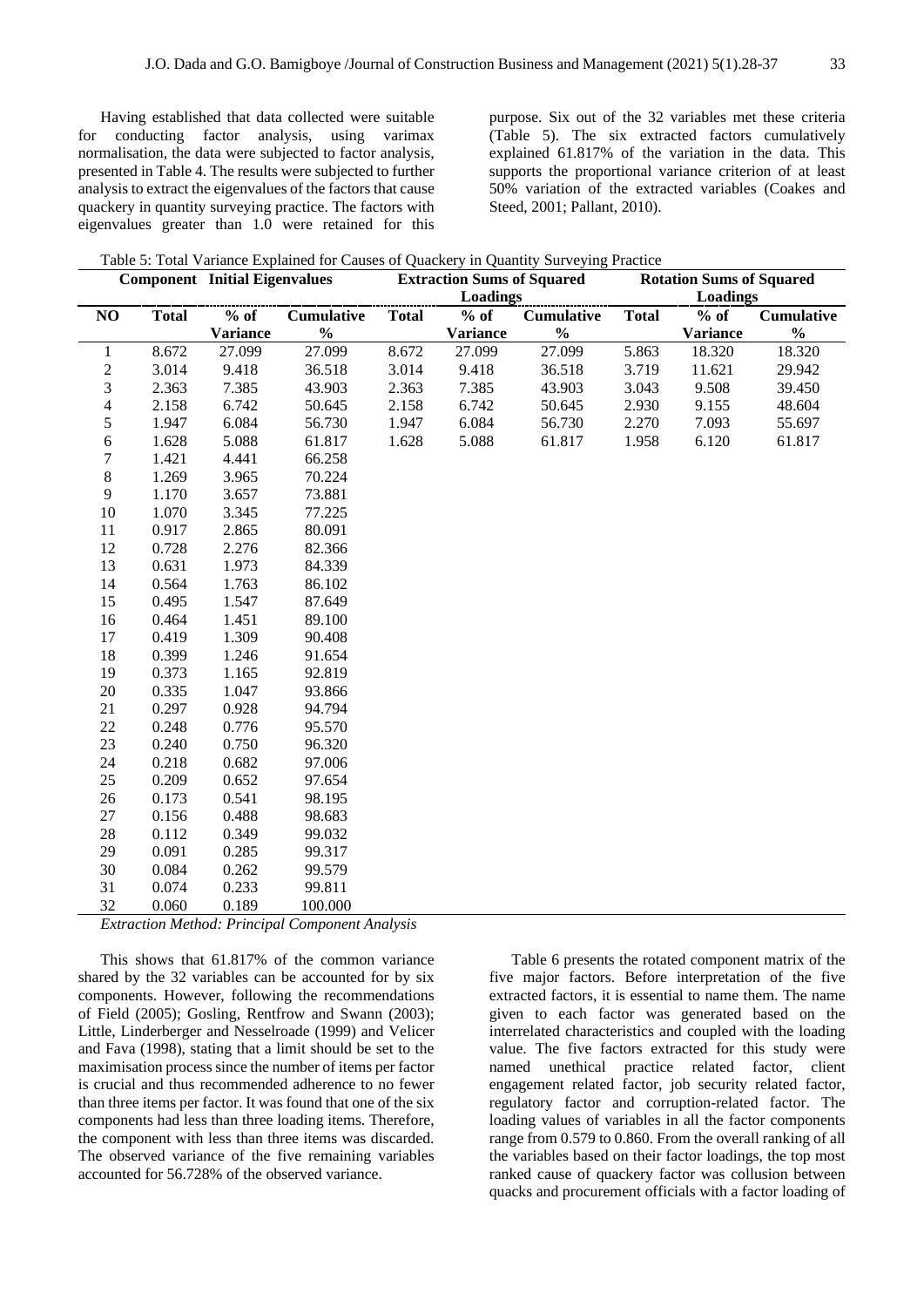0.860. Other causes of quackery include hiding tender documents/information from professionals, leaking of tender information to quacks, procurement officials demanding money from quacks, unfair award of contracts to quacks, tailoring of contracts to favour quacks, monopoly of practice, the attitude of procurement officials and lack of fairness in the award of quantity surveying jobs. This result considerably agrees with the results of top-ranked causes of quackery in quantity surveying practice in Table 2.

**% of total** 

| Table 6: Principal Factor Extraction and Total Variance Explained of Causes of Quackery in Quantity Surveying Practice |  |  |  |  |
|------------------------------------------------------------------------------------------------------------------------|--|--|--|--|
|                                                                                                                        |  |  |  |  |

| <b>Components</b>                                                                             | Factor | <b>Initial</b><br>Loadings eigenvalue | % of total<br>variance<br>explained<br>before<br>extraction | <b>Cumulative</b><br>% of total<br>variance<br>explained<br>after rotation |
|-----------------------------------------------------------------------------------------------|--------|---------------------------------------|-------------------------------------------------------------|----------------------------------------------------------------------------|
| <b>Component 1-Unethical practice related factor</b>                                          |        | 8.67                                  | 27.09                                                       | 18.32                                                                      |
| Collusion between quacks and procurement officials                                            | 0.860  |                                       |                                                             |                                                                            |
| Hiding tender document information from professionals                                         | 0.853  |                                       |                                                             |                                                                            |
| Leaking of tender information to quacks                                                       | 0.829  |                                       |                                                             |                                                                            |
| Procurement officials demanding money from quacks                                             | 0.792  |                                       |                                                             |                                                                            |
| Unfair award of contract to quacks                                                            | 0.707  |                                       |                                                             |                                                                            |
| Tailoring of the contract to favour quacks                                                    | 0.662  |                                       |                                                             |                                                                            |
| Monopoly of practice                                                                          | 0.580  |                                       |                                                             |                                                                            |
| Attitudes of procurement officials                                                            | 0.556  |                                       |                                                             |                                                                            |
| Lack of fairness in the award of quantity surveying jobs                                      | 0.552  |                                       |                                                             |                                                                            |
| <b>Component 2-Client engagement related factor</b>                                           |        | 3.01                                  | 9.41                                                        | 11.62                                                                      |
| Unwillingness to pay for professional services                                                | 0.784  |                                       |                                                             |                                                                            |
| Clients inability to identify professionals                                                   | 0.744  |                                       |                                                             |                                                                            |
| Lack of effective systems of punishment of quacks                                             | 0.671  |                                       |                                                             |                                                                            |
| Unwillingness to seek professional advice and consultation                                    | 0.645  |                                       |                                                             |                                                                            |
| Lack of national database of skilled quantity surveyors                                       | 0.592  |                                       |                                                             |                                                                            |
| <b>Component 3-Job Security related factor</b>                                                |        | 2.36                                  | 7.38                                                        | 9.51                                                                       |
| Lack of transparency by the professional association and<br>regulatory body                   | 0.661  |                                       |                                                             |                                                                            |
| Job insecurity                                                                                | 0.638  |                                       |                                                             |                                                                            |
| Socio-economic challenge                                                                      | 0.630  |                                       |                                                             |                                                                            |
| Profit maximisation by professionals                                                          | 0.588  |                                       |                                                             |                                                                            |
| Underpayment of consultancy fees                                                              | 0.545  |                                       |                                                             |                                                                            |
| <b>Component 4-Regulatory factor</b>                                                          |        | 2.15                                  | 6.74                                                        | 9.16                                                                       |
| Inadequate monitoring by the QS professional association and<br>regulatory body (NIQS, QSRBN) | 0.707  |                                       |                                                             |                                                                            |
| Weaknesses of legal and regulatory Framework                                                  | 0.700  |                                       |                                                             |                                                                            |
| Lack of transparency in contract award procedures                                             | 0.655  |                                       |                                                             |                                                                            |
| Lack of discretion by the professional association and regulatory                             |        |                                       |                                                             |                                                                            |
| body                                                                                          | 0.516  |                                       |                                                             |                                                                            |
| <b>Component 5-Corruption related factor</b>                                                  |        | 1.94                                  | 6.08                                                        | 7.09                                                                       |
| Excessive love for money/greed                                                                | 0.832  |                                       |                                                             |                                                                            |
| Politics in the award of contract/Godfatherism                                                | 0.598  |                                       |                                                             |                                                                            |
| Societal corruption                                                                           | 0.579  |                                       |                                                             |                                                                            |

*Extraction Method: principal component analysis, rotation method: varimax with Kaiser normalisation, rotation converged in 11 iterations.*

#### *Factor 1: Unethical practice related factor*

As detailed in Table 6, factor 1 was labelled unethical practice. It accounted for 27.099 % of the observed variance, with nine loading variables having load scores that ranged  $\geq 0.552 \leq 0.860$ . Variables loaded under this factor included collusion between quacks and procurement officials, hiding tender document information from professionals, leaking of tender information to quacks, procurement officials demanding money from quacks, among others. These are purely unethical practices that are unacceptable in any professional clime.

#### *Factor 2: Client factor*

The second factor, which explained 9.418% of the total variance and named client factor, has five loading variables with scores within the range ≥0.592≤0.784. Notable variables loaded under this component factor include unwillingness to pay for professional services, clients' inability to identify professionals and unwillingness to seek professional advice and consultation. These variables are related to the bidding of clients. The results obtained agree with Nnadi and Alintah-Abel (2016); Jimoh et al. (2016), who confirmed unwillingness to pay for professional services and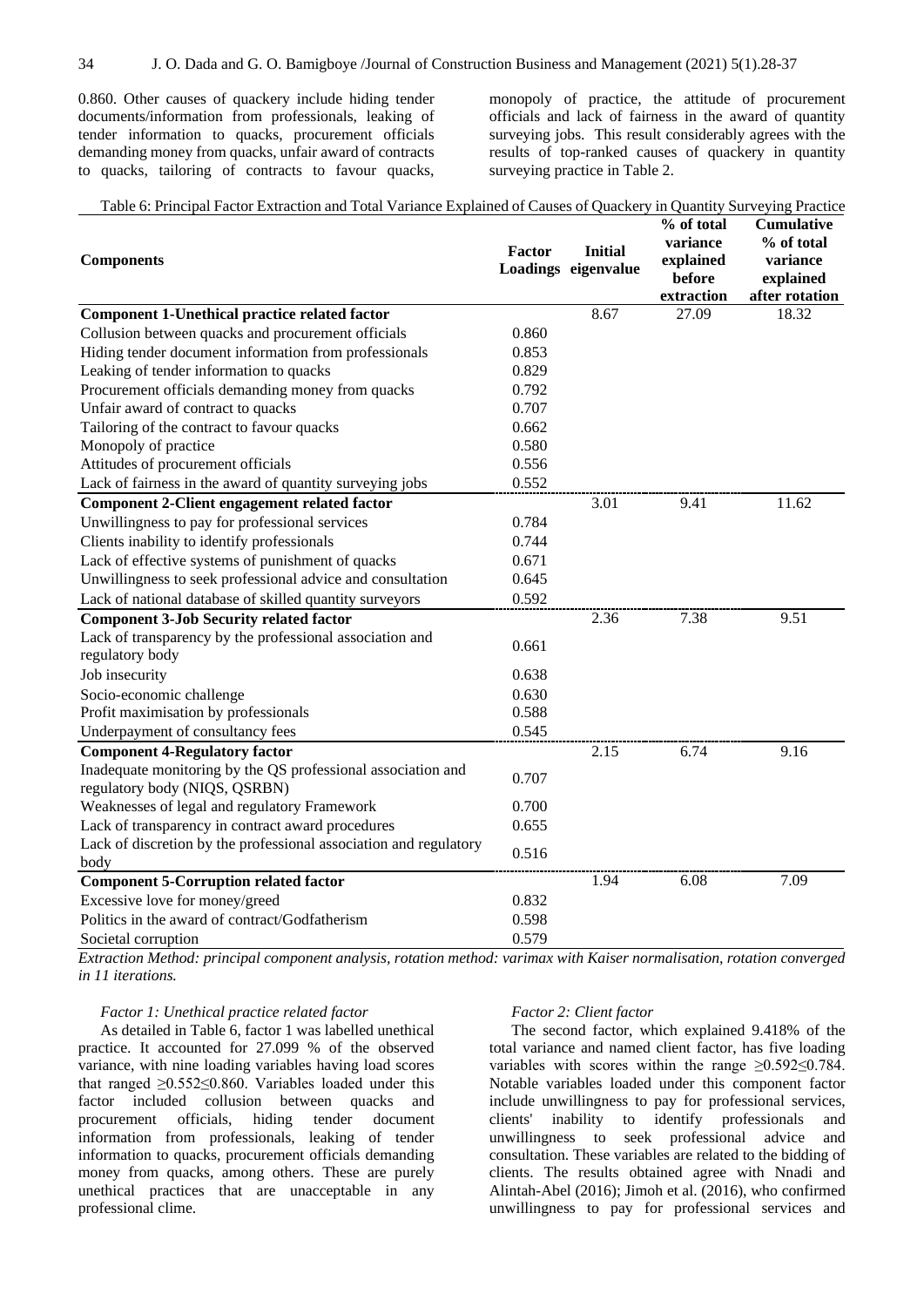difficulty of clients to identify the professionals as factors causing quackery. The study confirms that these key variables need adequate consideration in mitigating the quackery of quantity surveying practices. The quantity surveying professional association and regulatory body must make a concerted effort to advocate and showcase the profession. The issue of remuneration for service rendered should also be examined.

## *Factor 3: Job security-related factor*

The third factor was job security-related factors that accounted for 7.385% of the observed variance, with five loading variables with loading scores ranged between  $\geq$ 0.545 and 0.661. Notable among the variables that loaded under this component factor were: lack of transparency by the professional association and regulatory body, job insecurity, and socio-economic challenge. A stable political environment that promotes job security, adequate legislation to protect services being rendered, and a supportive, vibrant economy where jobs are readily available will seriously limit the involvement of quacks in quantity surveying practice. On the other hand, competition, unavailability of alternative jobs and high demand for quantity surveying services could be why other professionals dabble into quantity surveying practice. Therefore, job security and the social needs of professionals should be taken seriously for more proficient service.

#### *Factor 4: Regulatory factor*

Factor four accounted for 6.742% of the observed variance, with four loading variables having loading scores in the range of ≥0.516≤0.707. Variables loaded under this factor were: inadequate monitoring and weaknesses in investigative structures (of "who is who" in the professional practice) by the QS professional association and regulatory body (NIQS and QSRBN). For quackery of quantity surveying practices to be exterminated, the support of the professional regulatory body is highly vital to develop strong investigative structures, legal and regulatory framework to curtail quackery (Pheng and Ming, 1997). The ideology and operations of the professional regulatory body will enhance and maintain the functionality of quantity surveying practices. These results agree with the opinion of Njoroge (2013) that lack of effective regulatory framework, harmonisation and coordination causes quackery in a profession. Activities of the professional association and regulatory bodies are very crucial to the growth of a profession. Regulations provide a basis for the enforcement of good professional practice (Opaleye and Talukhaba, 2014). Regulatory bodies are forces that help curb quackery and create effective firms and competent professionals (Geroski, Mata and Portugal, 2007). The findings of this study, in this regard, were in harmony with Njoroge (2013) and Ede (2011) that lack of an effective regulatory framework of quantity surveying activities and priority by the professional regulatory bodies to check professionals operating illicitly (without a license) are factors causing quackery.

#### *Factor 5: Corruption related factor*

The fifth factor accounted for 6.084% of the observed variance, with three loading variables having loading scores that ranged 0.579≤0.832. Variables loaded under this factor were: excessive love for money/greed, politics

in the award of contract/Godfatherism and societal corruption. As postulated by Inuwa, Usman and Dantong (2014) and Hogarth-Scott and Owusu (2007), corruption, inefficient legal system, and lack of transparency in contract awards promote institutional quackery.

## **7. Conclusion and Recommendations**

This paper examined the causes of quackery in quantity surveying practice in Lagos State, Nigeria, based on an explorative survey of quantity surveying practitioners. Among the thirty-four causal variables investigated, the survey showed thirty-two of them as important. The topmost of these are: "Unwillingness to seek for professional advice and consultation", "Unwillingness to pay for professional services", "Lack of effective systems of punishment for quacks", "Inadequate monitoring by the quantity surveying professional association and regulatory body (NIQS and QSRBN)", "Politics in award of contract/God fatherism", "Weaknesses of legal and regulatory framework", and "Societal corruption". From the initially identified causes, factor analysis was used to determine the underlying principal grouping of the causal variables. The findings revealed that the causes of quackery in quantity surveying practice are multidimensional. These are unethical practices, client factor, job security factor, regulatory issue and corruption-related issues. The identified causes of quackery in the quantity surveying profession can help in policy formulation and serve as a base for future research towards eradicating the challenge of quackery in the profession. By dealing with quackery, quantity surveying professional service delivery will be enhanced, which promotes an improved construction project delivery. Therefore, there is a need to reposition the profession by ensuring that quacks and non-professionals do not bastardise it. In this regard, a lot has to be done in guarding against the activities of quacks in the profession. The outcome of the study calls for far-reaching actions to be taken. Thus, the following recommendations are proffered.

It is crucial that licensed professionals and established professional governing bodies maintain the forefront in proactively blowing the whistle against unethical practices in the profession on the unethical practice issue. There should also be effective systems in the implementation of disciplinary action against unethical conduct by professional members. Furthermore, there is a need for continuous sensitisation and education of the general public about the quantity surveying profession and services rendered and the future benefits on the client issue. Finally, regarding clients' inability to identify the right and authentic professionals, there is a need to publish a regularly updated database of practising quantity surveyors continuously.

For job security, there is a need to develop a structure distinguishing the roles and functions of quantity surveyors, which could guard against function overlap among the professionals in the construction industry. Furthermore, the issue of underpayment for service rendered should be examined. In all this, the issue of regulation cannot be overemphasised. As such, the development of the regulatory framework and a good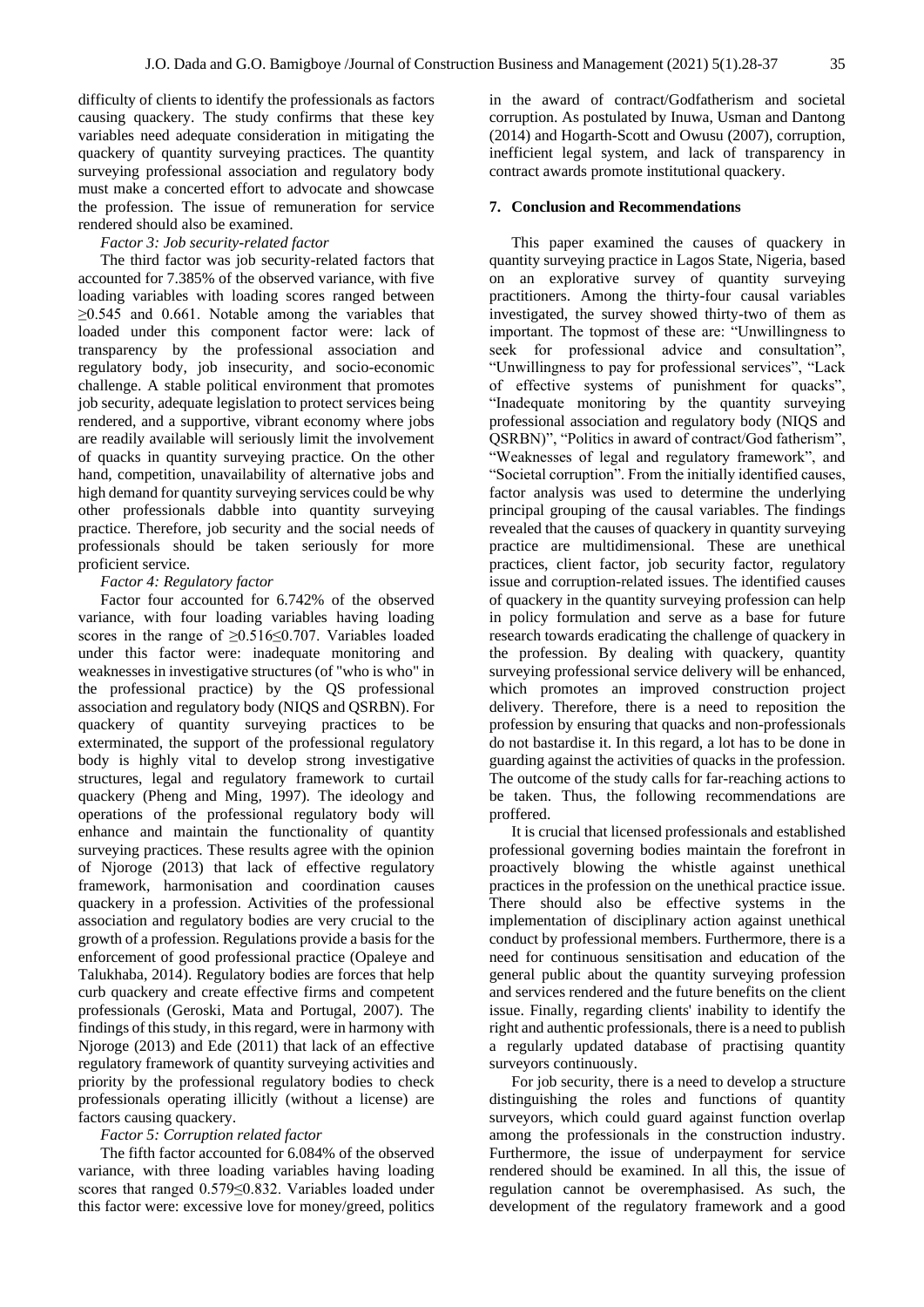implementation plan by the professional association and regulatory body (NIQS and QSRBN) will play a significant role in curbing the activities of quacks. Lastly, the anti-corruption crusade in Nigeria should be faithfully implemented in the process of construction project procurement. While this may be beyond the purview of

#### **References**

Adeyemi, K. (2015). 7 Top Reasons Why Engineers Should Take the Lead Against Quackery in Professional Practice, available at [https://www.linkedin.com/pulse/.](https://www.linkedin.com/pulse/) Accessed on 16<sup>th</sup> June 2017.

Adeyemi, A.O. (2016). Quackery in practices cut across all profession, *The Guardian*, available at [https://guardian.ng/property/.](https://guardian.ng/property/) Accessed on 16<sup>th</sup> June 2017.

Akomolade, K. (2006). *Estate Agency in Nigeria,* Published by Bamboo Books, Printed by EdAsae Press, Lagos.

Aniekwu, A.N, Anthony, C.I. and Kehinde, O.M. (2015). Critical Issues in Reforming the Nigerian Construction Industry, *British Journal of Applied Science & Technology*. 5(3), 321-332.

Asor, V. (2015). Eliminating Quackery in Nigeria, available at [www. eliminating-quackery-Nigeria,](http://www.eliminating-quackery-nigeria/) Accessed on 27<sup>th</sup> July 2017.

Babalola, A.A and Anifowose, O.S. (2015). A Study of the Compliance of Practicing Quantity Surveyors with the Professional Code of Conduct in Nigeria, *IOSR Journal of Humanities and Social Science (IOSR-JHSS)*, 20(1), 16-20.

Braeken, J. and van Assen, M. A. L. M. (2016). An Empirical Kaiser Criterion,

*Psychological Methods*. (Advance online publication). http://dx.doi.org/10.1037/met0000074

Chendo, I.G. and Obi, N.I. (2015). Building Collapse in Nigeria: The Causes, Effects, Consequences and Remedies, *International Journal of Civil Engineering, Construction and Estate Management,* 3(4), 41-49.

Coakes, S.J. and Steed, L.G. (2001). *SPSS Analysis without Anguish, Version 10.0 for Windows*, John Wiley & Sons Australia, Ltd. 1st Ed.

Dada, J. O. and Jagboro, G. O. (2012). Core Skills Requirement and Competencies Expected of Quantity Surveyors: Perspectives from Quantity Surveyors, Allied Professionals and Clients in Nigeria, *Australasian Journal of Construction Economics and Building*, 2(4), 78–90.

Dahiru, D., Salau, S. and Usman, J. (2014). A Study of Underpinning Methods Used in the Construction Industry in Nigeria, *The International Journal of Engineering and Science (IJES)*, 3(2), 5-13.

Didigwu A.U.S. (2017). *Issues in Surveying and Urban Planning for Sustainable Development*. Department of Surveying and Geoinformatics Enugu State University of Science and Technology, Enugu, Nigeria

Ede, A.N. (2011). Measures to Reduce the High Incidence of Structural Failures in Nigeria, *Journal of Sustainable Development in Africa*, 13(1), 153-161.

Ekung, S. and Okonkwo, E. (2015). Trend in Influences On Career Choice in Quantity Surveying and Its Implications, *International Journal of Education* (IJE), 3(1), 1–9.

quantity surveyors, the antigraft agencies must do their bit in ensuring transparency in the award of contracts and eventual construction processes. If these recommendations are faithfully implemented, it will strengthen the effort to eliminate the infiltration of quacks into quantity surveying practice.

Field, A. (2005). Discovering statistics using SPSS (2nd Ed.), Sage, London.

Geroski, P.A., Mata, J. and Portugal, P. (2007). Founding Conditions and the Survival of New Firms, *Strategic Management Journal*, 31, 45-56.

Gosling, S.D., Rentfrow, P.J. and Swann, W.B. Jr. (2003). A very brief measure of the Big Five personality domain, *Journal of Research in Personality*, 37(6), 504- 528.

Ho M.C. and Ng C.V., (2003). Quantity surveyors' background and training, and their ethical concepts, conceptions and interests considerations, *Journal of Construction Management and Economics,* 21(1), 43-67.

Hogarth-Scott, S. and Owusu, K., (2007). *A Case Study of Factors Leading to Growth in Small Firms, An Examination of Factors that Impact on Growth of Small Manufacturing in Least Developed Countries: The Case of Ghana,* University of Bradford School of Management, England.

Hutcheson, G. and Sofroniou, N. (1999). *The Multivariate Social Scientist: Introductory Statistics Using Generalised Linear Models,* Sage Publication, Thousand Oaks, CA.

Ibrahim, Y. (2012). Challenges for the Quantity Surveying Profession -- Quackery and Encroachment by other Professionals and Quacks, *Quantity Surveying Assembly and Colloquium, Shehu Musa Yar'Adua Centre, Abuja,* September 28 and 29.

Inuwa, I.I., Usman, N.D. and Dantong, J.S.D. (2014). The Effects of Unethical Professional Practice on Construction Projects Performance in Nigeria, *African Journal of Applied Research (AJAR),* 1(1), 72-88.

Iyortyer, M. (2016). *NIQS President Blames Quacks for Poor Building Projects*, available a[t www. niqspresident](http://www.niqs-president-blames-quacks-for-poor-building-projects/)[blames-quacks-for-poor-building-projects.](http://www.niqs-president-blames-quacks-for-poor-building-projects/) Accessed on  $25<sup>th</sup>$  July 2017

Jimoh, R, Suleiman, S, Isa, R and Oyewobi, L. (2016). Stemming Quackery on Construction Sites in Abuja-Nigeria: Supervision and Productivity Nexus, *Journal of Construction Project Management and Innovation,* 6,  $1583 - 1600$ .

Jimoh, R.A. (2012). Improving Site Management Practices in The Nigerian Construction Industry: The Builders' Perspective, *Ethiopian Journal of Environmental Studies and Management (EJESM),* 5(4), 366-372.

Kaizer, H.F. (1974). An index of factorial simplicity, *Psychometrika*, 39(1), 31-36.

Kuroshi, P. (2017). Quackery in Building Profession to Be Curbed, *PM NEWS*, July 18.

Little, T. D., Lindenberger, U. and Nesselroade, J. R. (1999). On selecting indicators for multivariate measurement and modeling with latent variables: When "good" indicators are bad, and "bad" indicators are good, *Psychological Methods, 4(*2), 192–211. [https://doi.org/10.1037/1082-989X.4.2.192](https://psycnet.apa.org/doi/10.1037/1082-989X.4.2.192)